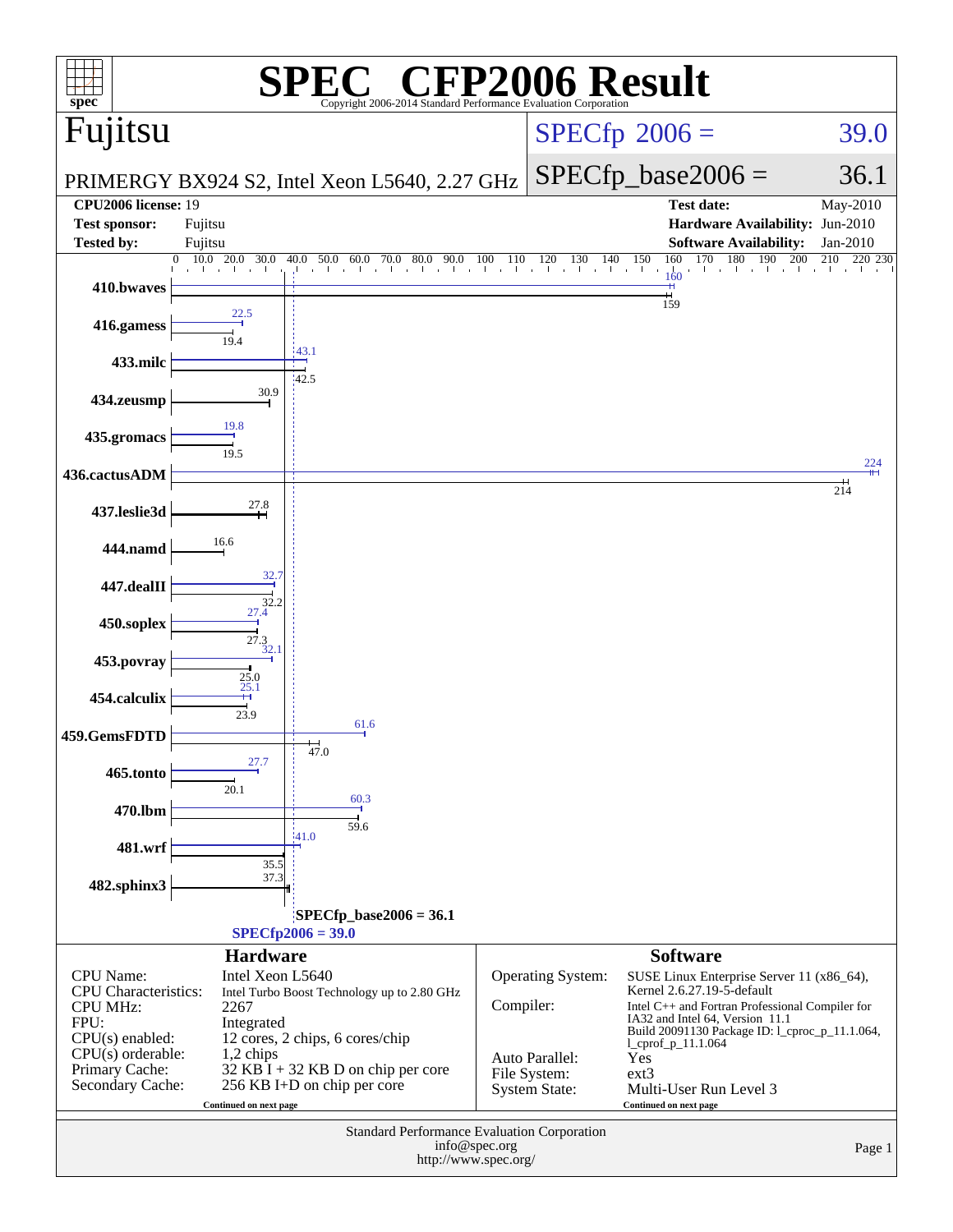

| <b>Results Table</b>   |                                                                                                          |              |                |       |                |       |                |              |                |              |                |              |
|------------------------|----------------------------------------------------------------------------------------------------------|--------------|----------------|-------|----------------|-------|----------------|--------------|----------------|--------------|----------------|--------------|
|                        | <b>Base</b>                                                                                              |              |                |       |                |       | <b>Peak</b>    |              |                |              |                |              |
| <b>Benchmark</b>       | <b>Seconds</b>                                                                                           | <b>Ratio</b> | <b>Seconds</b> | Ratio | <b>Seconds</b> | Ratio | <b>Seconds</b> | <b>Ratio</b> | <b>Seconds</b> | <b>Ratio</b> | <b>Seconds</b> | <b>Ratio</b> |
| 410.bwayes             | 86.1                                                                                                     | 158          | 85.3           | 159   | 85.3           | 159   | 84.9           | <b>160</b>   | 85.5           | 159          | 84.9           | 160          |
| 416.gamess             | 1010                                                                                                     | 19.4         | 1008           | 19.4  | 1006           | 19.5  | 869            | 22.5         | 869            | 22.5         | 872            | 22.5         |
| $433$ .milc            | 216                                                                                                      | 42.5         | 216            | 42.5  | 216            | 42.5  | 213            | 43.0         | 213            | 43.1         | 213            | <u>43.1</u>  |
| $434$ . zeusmp         | 294                                                                                                      | 30.9         | 291            | 31.2  | 294            | 30.9  | 294            | 30.9         | 291            | 31.2         | 294            | 30.9         |
| $435.$ gromacs         | 365                                                                                                      | 19.6         | 367            | 19.5  | 366            | 19.5  | 359            | 19.9         | 361            | 19.8         | 360            | <u>19.8</u>  |
| 436.cactusADM          | 55.4                                                                                                     | 216          | 55.8           | 214   | 55.8           | 214   | 53.6           | 223          | 53.4           | 224          | 53.0           | 225          |
| 437.leslie3d           | 338                                                                                                      | 27.8         | 310            | 30.3  | 341            | 27.5  | 338            | 27.8         | 310            | 30.3         | 341            | 27.5         |
| 444.namd               | 484                                                                                                      | 16.6         | 484            | 16.6  | 484            | 16.6  | 484            | 16.6         | 484            | 16.6         | <u>484</u>     | <u>16.6</u>  |
| $ 447 \text{.}$ dealII | 357                                                                                                      | 32.0         | 355            | 32.2  | 355            | 32.2  | 352            | 32.5         | 349            | 32.8         | 350            | 32.7         |
| $450$ .soplex          | 307                                                                                                      | 27.1         | 305            | 27.3  | 306            | 27.3  | 304            | 27.4         | 303            | 27.5         | 304            | 27.4         |
| $453$ .povray          | 211                                                                                                      | 25.2         | 215            | 24.7  | 213            | 25.0  | 166            | 32.1         | 167            | 31.8         | 166            | 32.1         |
| $ 454$ .calculix       | 346                                                                                                      | 23.9         | 345            | 23.9  | 346            | 23.8  | 359            | 23.0         | 327            | 25.2         | <b>328</b>     | 25.1         |
| 459.GemsFDTD           | 226                                                                                                      | 47.0         | 226            | 47.0  | 242            | 43.8  | 172            | 61.6         | 172            | 61.7         | 172            | 61.6         |
| $465$ .tonto           | 490                                                                                                      | 20.1         | 494            | 19.9  | 489            | 20.1  | 355            | 27.7         | 355            | 27.7         | 358            | 27.5         |
| 470.1bm                | 231                                                                                                      | 59.6         | 231            | 59.4  | 230            | 59.7  | 228            | 60.3         | 228            | 60.3         | 227            | 60.5         |
| $481$ .wrf             | 313                                                                                                      | 35.6         | 315            | 35.5  | 314            | 35.5  | 272            | 41.0         | 273            | 40.9         | 272            | 41.0         |
| $482$ .sphinx $3$      | 520                                                                                                      | 37.5         | 528            | 36.9  | 523            | 37.3  | 520            | 37.5         | 528            | 36.9         | 523            | <u>37.3</u>  |
|                        | Results appear in the order in which they were run. Bold underlined text indicates a median measurement. |              |                |       |                |       |                |              |                |              |                |              |

#### **[Operating System Notes](http://www.spec.org/auto/cpu2006/Docs/result-fields.html#OperatingSystemNotes)**

'ulimit -s unlimited' was used to set the stacksize to unlimited prior to run

### **[Platform Notes](http://www.spec.org/auto/cpu2006/Docs/result-fields.html#PlatformNotes)**

 The system automatically configures the memory to run at 1067 MHz. BIOS configuration: Data Reuse Optimization = Disable Performance/Power Setting = Traditional

> Standard Performance Evaluation Corporation [info@spec.org](mailto:info@spec.org) <http://www.spec.org/>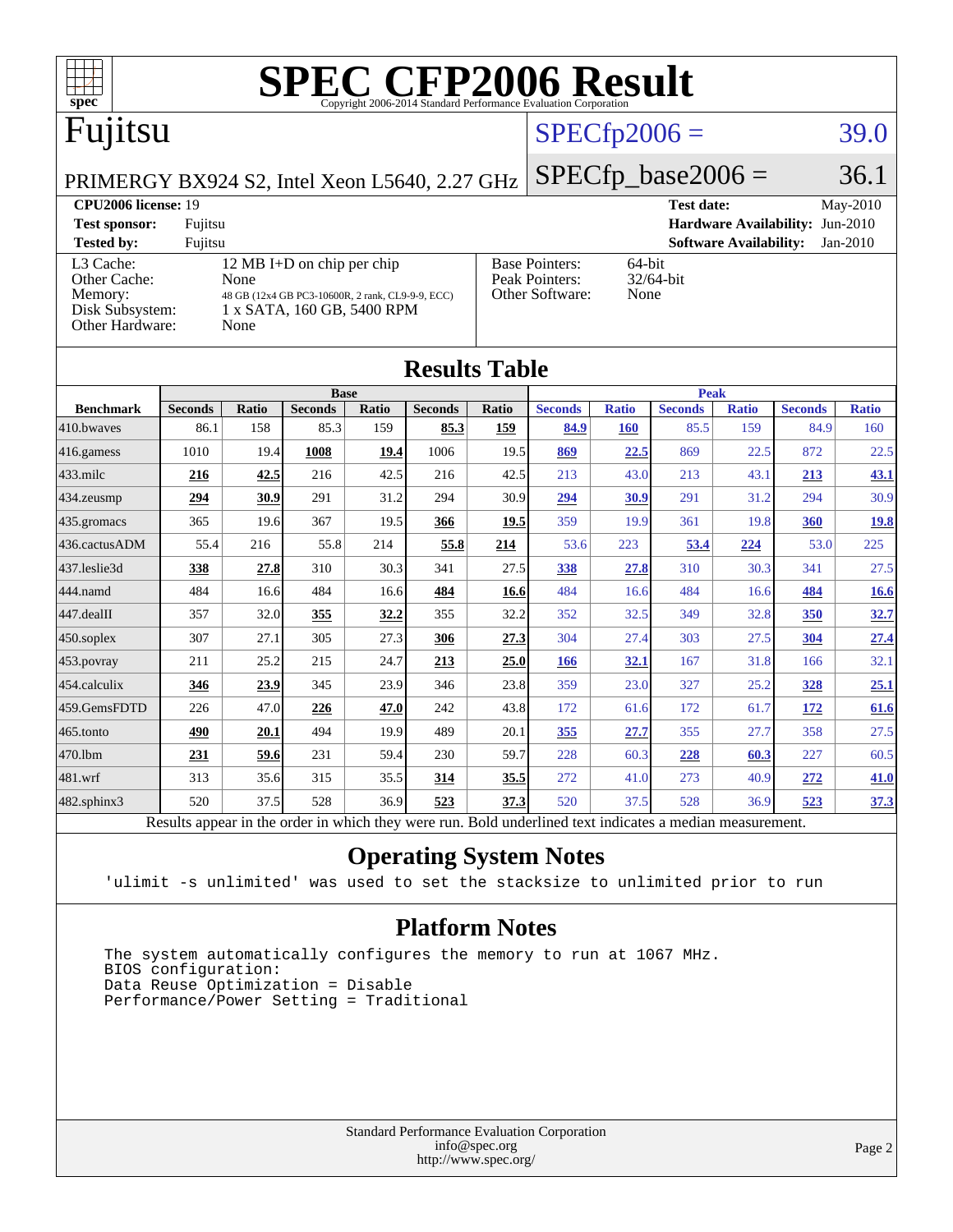

# **[SPEC CFP2006 Result](http://www.spec.org/auto/cpu2006/Docs/result-fields.html#SPECCFP2006Result)**

# Fujitsu

### $SPECfp2006 = 39.0$  $SPECfp2006 = 39.0$

PRIMERGY BX924 S2, Intel Xeon L5640, 2.27 GHz  $SPECTp\_base2006 = 36.1$ 

**[Tested by:](http://www.spec.org/auto/cpu2006/Docs/result-fields.html#Testedby)** Fujitsu **[Software Availability:](http://www.spec.org/auto/cpu2006/Docs/result-fields.html#SoftwareAvailability)** Jan-2010

**[CPU2006 license:](http://www.spec.org/auto/cpu2006/Docs/result-fields.html#CPU2006license)** 19 **[Test date:](http://www.spec.org/auto/cpu2006/Docs/result-fields.html#Testdate)** May-2010 **[Test sponsor:](http://www.spec.org/auto/cpu2006/Docs/result-fields.html#Testsponsor)** Fujitsu **[Hardware Availability:](http://www.spec.org/auto/cpu2006/Docs/result-fields.html#HardwareAvailability)** Jun-2010

### **[General Notes](http://www.spec.org/auto/cpu2006/Docs/result-fields.html#GeneralNotes)**

 OMP\_NUM\_THREADS set to number of cores KMP\_AFFINITY set to granularity=fine,scatter KMP\_STACKSIZE set to 200M For information about Fujitsu please visit: <http://www.fujitsu.com> Binaries were compiled on SLES 10 with Binutils 2.18.50.0.7.20080502

**[Base Compiler Invocation](http://www.spec.org/auto/cpu2006/Docs/result-fields.html#BaseCompilerInvocation)**

[C benchmarks](http://www.spec.org/auto/cpu2006/Docs/result-fields.html#Cbenchmarks):  $-m64$ 

[C++ benchmarks:](http://www.spec.org/auto/cpu2006/Docs/result-fields.html#CXXbenchmarks) [icpc -m64](http://www.spec.org/cpu2006/results/res2010q3/cpu2006-20100618-11730.flags.html#user_CXXbase_intel_icpc_64bit_bedb90c1146cab66620883ef4f41a67e)

[Fortran benchmarks](http://www.spec.org/auto/cpu2006/Docs/result-fields.html#Fortranbenchmarks): [ifort -m64](http://www.spec.org/cpu2006/results/res2010q3/cpu2006-20100618-11730.flags.html#user_FCbase_intel_ifort_64bit_ee9d0fb25645d0210d97eb0527dcc06e)

[Benchmarks using both Fortran and C](http://www.spec.org/auto/cpu2006/Docs/result-fields.html#BenchmarksusingbothFortranandC): [icc -m64](http://www.spec.org/cpu2006/results/res2010q3/cpu2006-20100618-11730.flags.html#user_CC_FCbase_intel_icc_64bit_0b7121f5ab7cfabee23d88897260401c) [ifort -m64](http://www.spec.org/cpu2006/results/res2010q3/cpu2006-20100618-11730.flags.html#user_CC_FCbase_intel_ifort_64bit_ee9d0fb25645d0210d97eb0527dcc06e)

### **[Base Portability Flags](http://www.spec.org/auto/cpu2006/Docs/result-fields.html#BasePortabilityFlags)**

| 410.bwaves: -DSPEC CPU LP64                |                                                                |
|--------------------------------------------|----------------------------------------------------------------|
| 416.gamess: -DSPEC_CPU_LP64                |                                                                |
| 433.milc: -DSPEC CPU LP64                  |                                                                |
| 434.zeusmp: -DSPEC_CPU_LP64                |                                                                |
| 435.gromacs: -DSPEC_CPU_LP64 -nofor_main   |                                                                |
| 436.cactusADM: -DSPEC CPU LP64 -nofor main |                                                                |
| 437.leslie3d: -DSPEC CPU LP64              |                                                                |
| 444.namd: -DSPEC CPU LP64                  |                                                                |
| 447.dealII: -DSPEC_CPU LP64                |                                                                |
| 450.soplex: -DSPEC_CPU_LP64                |                                                                |
| 453.povray: -DSPEC_CPU_LP64                |                                                                |
| 454.calculix: -DSPEC CPU LP64 -nofor main  |                                                                |
| 459.GemsFDTD: - DSPEC_CPU LP64             |                                                                |
| 465.tonto: - DSPEC CPU LP64                |                                                                |
| 470.1bm: - DSPEC CPU LP64                  |                                                                |
|                                            | 481.wrf: -DSPEC CPU_LP64 -DSPEC_CPU_CASE_FLAG -DSPEC_CPU_LINUX |
| 482.sphinx3: -DSPEC_CPU_LP64               |                                                                |
|                                            |                                                                |

### **[Base Optimization Flags](http://www.spec.org/auto/cpu2006/Docs/result-fields.html#BaseOptimizationFlags)**

[C benchmarks](http://www.spec.org/auto/cpu2006/Docs/result-fields.html#Cbenchmarks):

[-xSSE4.2](http://www.spec.org/cpu2006/results/res2010q3/cpu2006-20100618-11730.flags.html#user_CCbase_f-xSSE42_f91528193cf0b216347adb8b939d4107) [-ipo](http://www.spec.org/cpu2006/results/res2010q3/cpu2006-20100618-11730.flags.html#user_CCbase_f-ipo) [-O3](http://www.spec.org/cpu2006/results/res2010q3/cpu2006-20100618-11730.flags.html#user_CCbase_f-O3) [-no-prec-div](http://www.spec.org/cpu2006/results/res2010q3/cpu2006-20100618-11730.flags.html#user_CCbase_f-no-prec-div) [-static](http://www.spec.org/cpu2006/results/res2010q3/cpu2006-20100618-11730.flags.html#user_CCbase_f-static) [-parallel](http://www.spec.org/cpu2006/results/res2010q3/cpu2006-20100618-11730.flags.html#user_CCbase_f-parallel) [-opt-prefetch](http://www.spec.org/cpu2006/results/res2010q3/cpu2006-20100618-11730.flags.html#user_CCbase_f-opt-prefetch)

Continued on next page

Standard Performance Evaluation Corporation [info@spec.org](mailto:info@spec.org) <http://www.spec.org/>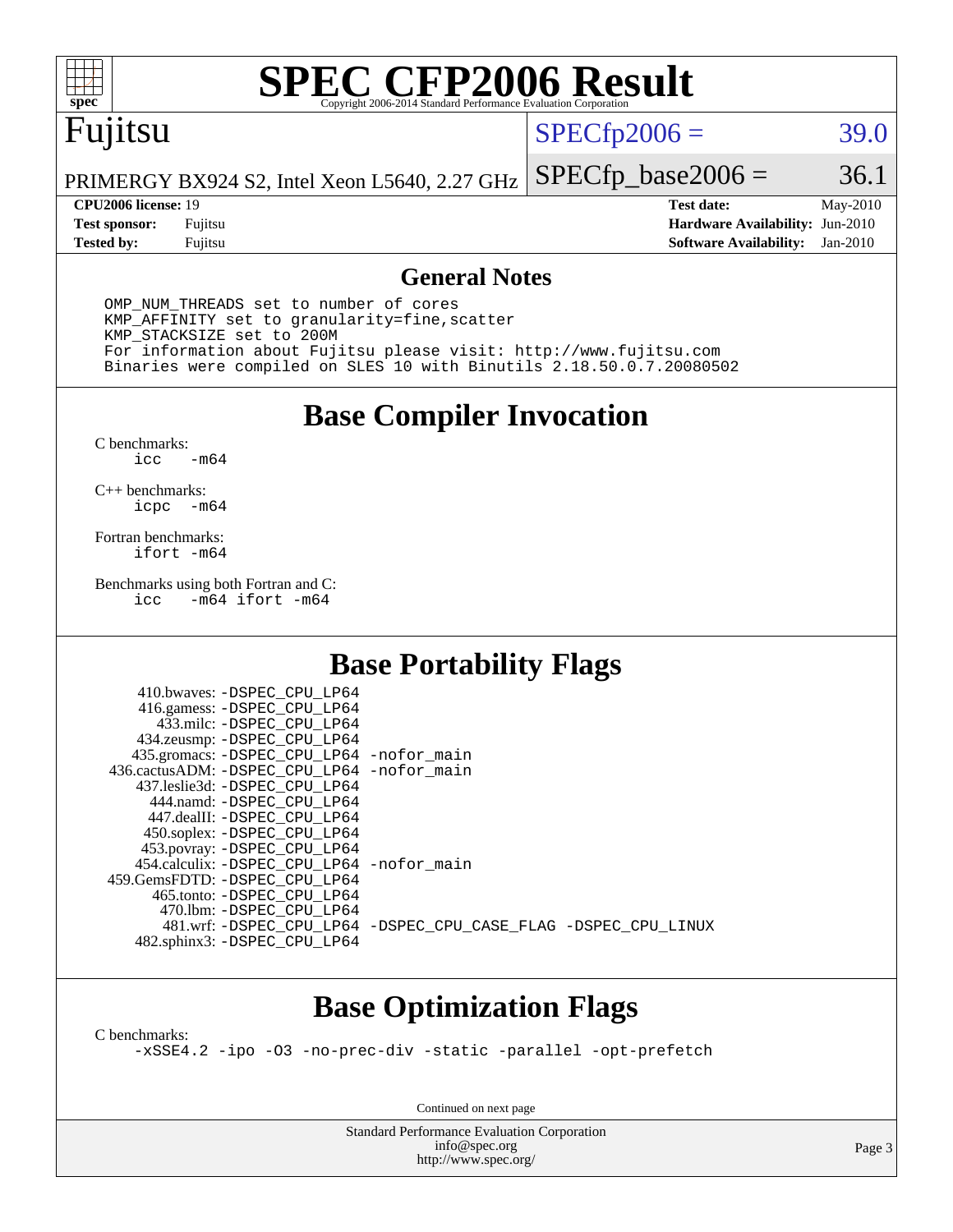

# **[SPEC CFP2006 Result](http://www.spec.org/auto/cpu2006/Docs/result-fields.html#SPECCFP2006Result)**

# Fujitsu

 $SPECTp2006 = 39.0$ 

PRIMERGY BX924 S2, Intel Xeon L5640, 2.27 GHz  $SPECTp\_base2006 = 36.1$ 

**[CPU2006 license:](http://www.spec.org/auto/cpu2006/Docs/result-fields.html#CPU2006license)** 19 **[Test date:](http://www.spec.org/auto/cpu2006/Docs/result-fields.html#Testdate)** May-2010 **[Test sponsor:](http://www.spec.org/auto/cpu2006/Docs/result-fields.html#Testsponsor)** Fujitsu **[Hardware Availability:](http://www.spec.org/auto/cpu2006/Docs/result-fields.html#HardwareAvailability)** Jun-2010 **[Tested by:](http://www.spec.org/auto/cpu2006/Docs/result-fields.html#Testedby)** Fujitsu **[Software Availability:](http://www.spec.org/auto/cpu2006/Docs/result-fields.html#SoftwareAvailability)** Jan-2010

# **[Base Optimization Flags \(Continued\)](http://www.spec.org/auto/cpu2006/Docs/result-fields.html#BaseOptimizationFlags)**

[C++ benchmarks:](http://www.spec.org/auto/cpu2006/Docs/result-fields.html#CXXbenchmarks) [-xSSE4.2](http://www.spec.org/cpu2006/results/res2010q3/cpu2006-20100618-11730.flags.html#user_CXXbase_f-xSSE42_f91528193cf0b216347adb8b939d4107) [-ipo](http://www.spec.org/cpu2006/results/res2010q3/cpu2006-20100618-11730.flags.html#user_CXXbase_f-ipo) [-O3](http://www.spec.org/cpu2006/results/res2010q3/cpu2006-20100618-11730.flags.html#user_CXXbase_f-O3) [-no-prec-div](http://www.spec.org/cpu2006/results/res2010q3/cpu2006-20100618-11730.flags.html#user_CXXbase_f-no-prec-div) [-static](http://www.spec.org/cpu2006/results/res2010q3/cpu2006-20100618-11730.flags.html#user_CXXbase_f-static) [-parallel](http://www.spec.org/cpu2006/results/res2010q3/cpu2006-20100618-11730.flags.html#user_CXXbase_f-parallel) [-opt-prefetch](http://www.spec.org/cpu2006/results/res2010q3/cpu2006-20100618-11730.flags.html#user_CXXbase_f-opt-prefetch) [Fortran benchmarks](http://www.spec.org/auto/cpu2006/Docs/result-fields.html#Fortranbenchmarks): [-xSSE4.2](http://www.spec.org/cpu2006/results/res2010q3/cpu2006-20100618-11730.flags.html#user_FCbase_f-xSSE42_f91528193cf0b216347adb8b939d4107) [-ipo](http://www.spec.org/cpu2006/results/res2010q3/cpu2006-20100618-11730.flags.html#user_FCbase_f-ipo) [-O3](http://www.spec.org/cpu2006/results/res2010q3/cpu2006-20100618-11730.flags.html#user_FCbase_f-O3) [-no-prec-div](http://www.spec.org/cpu2006/results/res2010q3/cpu2006-20100618-11730.flags.html#user_FCbase_f-no-prec-div) [-static](http://www.spec.org/cpu2006/results/res2010q3/cpu2006-20100618-11730.flags.html#user_FCbase_f-static) [-parallel](http://www.spec.org/cpu2006/results/res2010q3/cpu2006-20100618-11730.flags.html#user_FCbase_f-parallel) [-opt-prefetch](http://www.spec.org/cpu2006/results/res2010q3/cpu2006-20100618-11730.flags.html#user_FCbase_f-opt-prefetch) [Benchmarks using both Fortran and C](http://www.spec.org/auto/cpu2006/Docs/result-fields.html#BenchmarksusingbothFortranandC):

[-xSSE4.2](http://www.spec.org/cpu2006/results/res2010q3/cpu2006-20100618-11730.flags.html#user_CC_FCbase_f-xSSE42_f91528193cf0b216347adb8b939d4107) [-ipo](http://www.spec.org/cpu2006/results/res2010q3/cpu2006-20100618-11730.flags.html#user_CC_FCbase_f-ipo) [-O3](http://www.spec.org/cpu2006/results/res2010q3/cpu2006-20100618-11730.flags.html#user_CC_FCbase_f-O3) [-no-prec-div](http://www.spec.org/cpu2006/results/res2010q3/cpu2006-20100618-11730.flags.html#user_CC_FCbase_f-no-prec-div) [-static](http://www.spec.org/cpu2006/results/res2010q3/cpu2006-20100618-11730.flags.html#user_CC_FCbase_f-static) [-parallel](http://www.spec.org/cpu2006/results/res2010q3/cpu2006-20100618-11730.flags.html#user_CC_FCbase_f-parallel) [-opt-prefetch](http://www.spec.org/cpu2006/results/res2010q3/cpu2006-20100618-11730.flags.html#user_CC_FCbase_f-opt-prefetch)

**[Peak Compiler Invocation](http://www.spec.org/auto/cpu2006/Docs/result-fields.html#PeakCompilerInvocation)**

[C benchmarks](http://www.spec.org/auto/cpu2006/Docs/result-fields.html#Cbenchmarks):  $\text{icc}$   $-\text{m64}$ 

[C++ benchmarks:](http://www.spec.org/auto/cpu2006/Docs/result-fields.html#CXXbenchmarks) [icpc -m64](http://www.spec.org/cpu2006/results/res2010q3/cpu2006-20100618-11730.flags.html#user_CXXpeak_intel_icpc_64bit_bedb90c1146cab66620883ef4f41a67e)

[Fortran benchmarks](http://www.spec.org/auto/cpu2006/Docs/result-fields.html#Fortranbenchmarks): [ifort -m64](http://www.spec.org/cpu2006/results/res2010q3/cpu2006-20100618-11730.flags.html#user_FCpeak_intel_ifort_64bit_ee9d0fb25645d0210d97eb0527dcc06e)

[Benchmarks using both Fortran and C](http://www.spec.org/auto/cpu2006/Docs/result-fields.html#BenchmarksusingbothFortranandC): [icc -m64](http://www.spec.org/cpu2006/results/res2010q3/cpu2006-20100618-11730.flags.html#user_CC_FCpeak_intel_icc_64bit_0b7121f5ab7cfabee23d88897260401c) [ifort -m64](http://www.spec.org/cpu2006/results/res2010q3/cpu2006-20100618-11730.flags.html#user_CC_FCpeak_intel_ifort_64bit_ee9d0fb25645d0210d97eb0527dcc06e)

### **[Peak Portability Flags](http://www.spec.org/auto/cpu2006/Docs/result-fields.html#PeakPortabilityFlags)**

Same as Base Portability Flags

### **[Peak Optimization Flags](http://www.spec.org/auto/cpu2006/Docs/result-fields.html#PeakOptimizationFlags)**

[C benchmarks](http://www.spec.org/auto/cpu2006/Docs/result-fields.html#Cbenchmarks):

 $433 \text{.}$ milc:  $-xSSE4$ .  $2(pass 2)$  - $prof-gen(pass 1)$  - $ipo(pass 2)$  [-O3](http://www.spec.org/cpu2006/results/res2010q3/cpu2006-20100618-11730.flags.html#user_peakPASS2_CFLAGSPASS2_LDFLAGS433_milc_f-O3) $(pass 2)$ [-no-prec-div](http://www.spec.org/cpu2006/results/res2010q3/cpu2006-20100618-11730.flags.html#user_peakPASS2_CFLAGSPASS2_LDFLAGS433_milc_f-no-prec-div)(pass 2) [-static](http://www.spec.org/cpu2006/results/res2010q3/cpu2006-20100618-11730.flags.html#user_peakPASS2_CFLAGSPASS2_LDFLAGS433_milc_f-static)(pass 2) [-prof-use](http://www.spec.org/cpu2006/results/res2010q3/cpu2006-20100618-11730.flags.html#user_peakPASS2_CFLAGSPASS2_LDFLAGS433_milc_prof_use_bccf7792157ff70d64e32fe3e1250b55)(pass 2) [-ansi-alias](http://www.spec.org/cpu2006/results/res2010q3/cpu2006-20100618-11730.flags.html#user_peakOPTIMIZE433_milc_f-ansi-alias)

 470.lbm: [-xSSE4.2](http://www.spec.org/cpu2006/results/res2010q3/cpu2006-20100618-11730.flags.html#user_peakPASS2_CFLAGSPASS2_LDFLAGS470_lbm_f-xSSE42_f91528193cf0b216347adb8b939d4107)(pass 2) [-prof-gen](http://www.spec.org/cpu2006/results/res2010q3/cpu2006-20100618-11730.flags.html#user_peakPASS1_CFLAGSPASS1_LDFLAGS470_lbm_prof_gen_e43856698f6ca7b7e442dfd80e94a8fc)(pass 1) [-ipo](http://www.spec.org/cpu2006/results/res2010q3/cpu2006-20100618-11730.flags.html#user_peakPASS2_CFLAGSPASS2_LDFLAGS470_lbm_f-ipo)(pass 2) [-O3](http://www.spec.org/cpu2006/results/res2010q3/cpu2006-20100618-11730.flags.html#user_peakPASS2_CFLAGSPASS2_LDFLAGS470_lbm_f-O3)(pass 2) [-no-prec-div](http://www.spec.org/cpu2006/results/res2010q3/cpu2006-20100618-11730.flags.html#user_peakPASS2_CFLAGSPASS2_LDFLAGS470_lbm_f-no-prec-div)(pass 2) [-static](http://www.spec.org/cpu2006/results/res2010q3/cpu2006-20100618-11730.flags.html#user_peakPASS2_CFLAGSPASS2_LDFLAGS470_lbm_f-static)(pass 2) [-prof-use](http://www.spec.org/cpu2006/results/res2010q3/cpu2006-20100618-11730.flags.html#user_peakPASS2_CFLAGSPASS2_LDFLAGS470_lbm_prof_use_bccf7792157ff70d64e32fe3e1250b55)(pass 2) [-parallel](http://www.spec.org/cpu2006/results/res2010q3/cpu2006-20100618-11730.flags.html#user_peakOPTIMIZE470_lbm_f-parallel) [-ansi-alias](http://www.spec.org/cpu2006/results/res2010q3/cpu2006-20100618-11730.flags.html#user_peakOPTIMIZE470_lbm_f-ansi-alias) [-auto-ilp32](http://www.spec.org/cpu2006/results/res2010q3/cpu2006-20100618-11730.flags.html#user_peakCOPTIMIZE470_lbm_f-auto-ilp32)

 $482$ .sphinx3: basepeak = yes

[C++ benchmarks:](http://www.spec.org/auto/cpu2006/Docs/result-fields.html#CXXbenchmarks)

Continued on next page

Standard Performance Evaluation Corporation [info@spec.org](mailto:info@spec.org) <http://www.spec.org/>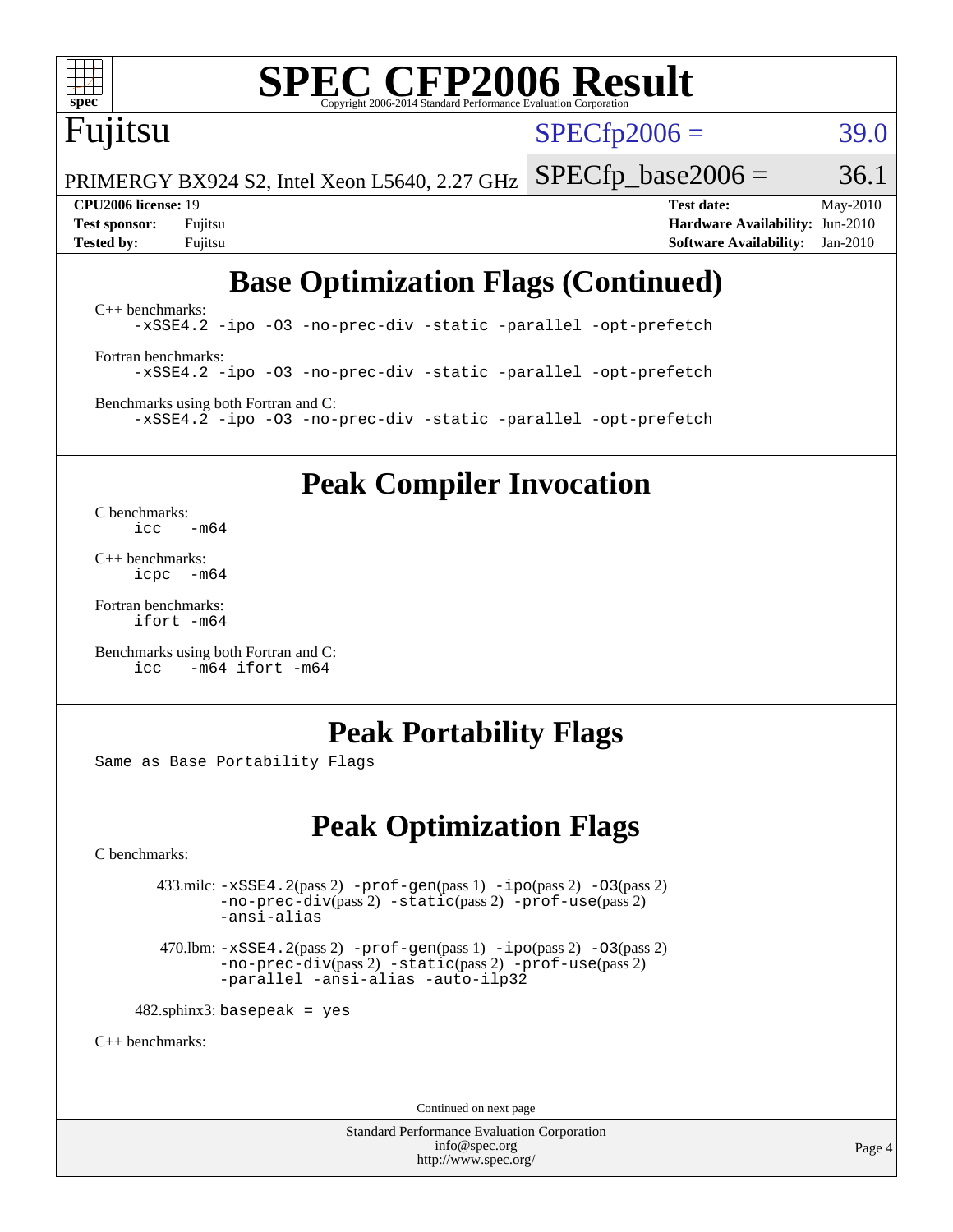

# **[SPEC CFP2006 Result](http://www.spec.org/auto/cpu2006/Docs/result-fields.html#SPECCFP2006Result)**

 $SPECTp2006 = 39.0$ 

PRIMERGY BX924 S2, Intel Xeon L5640, 2.27 GHz  $SPECTp\_base2006 = 36.1$ 

Fujitsu

**[CPU2006 license:](http://www.spec.org/auto/cpu2006/Docs/result-fields.html#CPU2006license)** 19 **[Test date:](http://www.spec.org/auto/cpu2006/Docs/result-fields.html#Testdate)** May-2010 **[Test sponsor:](http://www.spec.org/auto/cpu2006/Docs/result-fields.html#Testsponsor)** Fujitsu **[Hardware Availability:](http://www.spec.org/auto/cpu2006/Docs/result-fields.html#HardwareAvailability)** Jun-2010 **[Tested by:](http://www.spec.org/auto/cpu2006/Docs/result-fields.html#Testedby)** Fujitsu **[Software Availability:](http://www.spec.org/auto/cpu2006/Docs/result-fields.html#SoftwareAvailability)** Jan-2010

# **[Peak Optimization Flags \(Continued\)](http://www.spec.org/auto/cpu2006/Docs/result-fields.html#PeakOptimizationFlags)**

 444.namd: basepeak = yes 447.dealII: [-xSSE4.2](http://www.spec.org/cpu2006/results/res2010q3/cpu2006-20100618-11730.flags.html#user_peakPASS2_CXXFLAGSPASS2_LDFLAGS447_dealII_f-xSSE42_f91528193cf0b216347adb8b939d4107)(pass 2) [-prof-gen](http://www.spec.org/cpu2006/results/res2010q3/cpu2006-20100618-11730.flags.html#user_peakPASS1_CXXFLAGSPASS1_LDFLAGS447_dealII_prof_gen_e43856698f6ca7b7e442dfd80e94a8fc)(pass 1) [-ipo](http://www.spec.org/cpu2006/results/res2010q3/cpu2006-20100618-11730.flags.html#user_peakPASS2_CXXFLAGSPASS2_LDFLAGS447_dealII_f-ipo)(pass 2) [-O3](http://www.spec.org/cpu2006/results/res2010q3/cpu2006-20100618-11730.flags.html#user_peakPASS2_CXXFLAGSPASS2_LDFLAGS447_dealII_f-O3)(pass 2) [-no-prec-div](http://www.spec.org/cpu2006/results/res2010q3/cpu2006-20100618-11730.flags.html#user_peakPASS2_CXXFLAGSPASS2_LDFLAGS447_dealII_f-no-prec-div)(pass 2) [-static](http://www.spec.org/cpu2006/results/res2010q3/cpu2006-20100618-11730.flags.html#user_peakPASS2_CXXFLAGSPASS2_LDFLAGS447_dealII_f-static)(pass 2) [-prof-use](http://www.spec.org/cpu2006/results/res2010q3/cpu2006-20100618-11730.flags.html#user_peakPASS2_CXXFLAGSPASS2_LDFLAGS447_dealII_prof_use_bccf7792157ff70d64e32fe3e1250b55)(pass 2) [-unroll2](http://www.spec.org/cpu2006/results/res2010q3/cpu2006-20100618-11730.flags.html#user_peakOPTIMIZE447_dealII_f-unroll_784dae83bebfb236979b41d2422d7ec2) [-ansi-alias](http://www.spec.org/cpu2006/results/res2010q3/cpu2006-20100618-11730.flags.html#user_peakOPTIMIZE447_dealII_f-ansi-alias) [-scalar-rep-](http://www.spec.org/cpu2006/results/res2010q3/cpu2006-20100618-11730.flags.html#user_peakOPTIMIZE447_dealII_f-disablescalarrep_abbcad04450fb118e4809c81d83c8a1d) [-auto-ilp32](http://www.spec.org/cpu2006/results/res2010q3/cpu2006-20100618-11730.flags.html#user_peakCXXOPTIMIZE447_dealII_f-auto-ilp32)  $450.\text{soplex: } -x\text{SSE4}.2(\text{pass 2}) -\text{prof-gen}(\text{pass 1}) -\text{ipo}(\text{pass 2}) -\text{O3}(\text{pass 2})$ [-no-prec-div](http://www.spec.org/cpu2006/results/res2010q3/cpu2006-20100618-11730.flags.html#user_peakPASS2_CXXFLAGSPASS2_LDFLAGS450_soplex_f-no-prec-div)(pass 2) [-static](http://www.spec.org/cpu2006/results/res2010q3/cpu2006-20100618-11730.flags.html#user_peakPASS2_CXXFLAGSPASS2_LDFLAGS450_soplex_f-static)(pass 2) [-prof-use](http://www.spec.org/cpu2006/results/res2010q3/cpu2006-20100618-11730.flags.html#user_peakPASS2_CXXFLAGSPASS2_LDFLAGS450_soplex_prof_use_bccf7792157ff70d64e32fe3e1250b55)(pass 2) [-opt-malloc-options=3](http://www.spec.org/cpu2006/results/res2010q3/cpu2006-20100618-11730.flags.html#user_peakOPTIMIZE450_soplex_f-opt-malloc-options_13ab9b803cf986b4ee62f0a5998c2238) [-auto-ilp32](http://www.spec.org/cpu2006/results/res2010q3/cpu2006-20100618-11730.flags.html#user_peakCXXOPTIMIZE450_soplex_f-auto-ilp32) 453.povray: [-xSSE4.2](http://www.spec.org/cpu2006/results/res2010q3/cpu2006-20100618-11730.flags.html#user_peakPASS2_CXXFLAGSPASS2_LDFLAGS453_povray_f-xSSE42_f91528193cf0b216347adb8b939d4107)(pass 2) [-prof-gen](http://www.spec.org/cpu2006/results/res2010q3/cpu2006-20100618-11730.flags.html#user_peakPASS1_CXXFLAGSPASS1_LDFLAGS453_povray_prof_gen_e43856698f6ca7b7e442dfd80e94a8fc)(pass 1) [-ipo](http://www.spec.org/cpu2006/results/res2010q3/cpu2006-20100618-11730.flags.html#user_peakPASS2_CXXFLAGSPASS2_LDFLAGS453_povray_f-ipo)(pass 2) [-O3](http://www.spec.org/cpu2006/results/res2010q3/cpu2006-20100618-11730.flags.html#user_peakPASS2_CXXFLAGSPASS2_LDFLAGS453_povray_f-O3)(pass 2) [-no-prec-div](http://www.spec.org/cpu2006/results/res2010q3/cpu2006-20100618-11730.flags.html#user_peakPASS2_CXXFLAGSPASS2_LDFLAGS453_povray_f-no-prec-div)(pass 2) [-static](http://www.spec.org/cpu2006/results/res2010q3/cpu2006-20100618-11730.flags.html#user_peakPASS2_CXXFLAGSPASS2_LDFLAGS453_povray_f-static)(pass 2) [-prof-use](http://www.spec.org/cpu2006/results/res2010q3/cpu2006-20100618-11730.flags.html#user_peakPASS2_CXXFLAGSPASS2_LDFLAGS453_povray_prof_use_bccf7792157ff70d64e32fe3e1250b55)(pass 2) [-unroll4](http://www.spec.org/cpu2006/results/res2010q3/cpu2006-20100618-11730.flags.html#user_peakCXXOPTIMIZE453_povray_f-unroll_4e5e4ed65b7fd20bdcd365bec371b81f) [-ansi-alias](http://www.spec.org/cpu2006/results/res2010q3/cpu2006-20100618-11730.flags.html#user_peakCXXOPTIMIZE453_povray_f-ansi-alias) [Fortran benchmarks](http://www.spec.org/auto/cpu2006/Docs/result-fields.html#Fortranbenchmarks): 410.bwaves: [-xSSE4.2](http://www.spec.org/cpu2006/results/res2010q3/cpu2006-20100618-11730.flags.html#user_peakOPTIMIZE410_bwaves_f-xSSE42_f91528193cf0b216347adb8b939d4107) [-ipo](http://www.spec.org/cpu2006/results/res2010q3/cpu2006-20100618-11730.flags.html#user_peakOPTIMIZE410_bwaves_f-ipo) [-O3](http://www.spec.org/cpu2006/results/res2010q3/cpu2006-20100618-11730.flags.html#user_peakOPTIMIZE410_bwaves_f-O3) [-no-prec-div](http://www.spec.org/cpu2006/results/res2010q3/cpu2006-20100618-11730.flags.html#user_peakOPTIMIZE410_bwaves_f-no-prec-div) [-static](http://www.spec.org/cpu2006/results/res2010q3/cpu2006-20100618-11730.flags.html#user_peakOPTIMIZE410_bwaves_f-static) [-opt-prefetch](http://www.spec.org/cpu2006/results/res2010q3/cpu2006-20100618-11730.flags.html#user_peakOPTIMIZE410_bwaves_f-opt-prefetch) [-parallel](http://www.spec.org/cpu2006/results/res2010q3/cpu2006-20100618-11730.flags.html#user_peakOPTIMIZE410_bwaves_f-parallel) 416.gamess: [-xSSE4.2](http://www.spec.org/cpu2006/results/res2010q3/cpu2006-20100618-11730.flags.html#user_peakPASS2_FFLAGSPASS2_LDFLAGS416_gamess_f-xSSE42_f91528193cf0b216347adb8b939d4107)(pass 2) [-prof-gen](http://www.spec.org/cpu2006/results/res2010q3/cpu2006-20100618-11730.flags.html#user_peakPASS1_FFLAGSPASS1_LDFLAGS416_gamess_prof_gen_e43856698f6ca7b7e442dfd80e94a8fc)(pass 1) [-ipo](http://www.spec.org/cpu2006/results/res2010q3/cpu2006-20100618-11730.flags.html#user_peakPASS2_FFLAGSPASS2_LDFLAGS416_gamess_f-ipo)(pass 2) [-O3](http://www.spec.org/cpu2006/results/res2010q3/cpu2006-20100618-11730.flags.html#user_peakPASS2_FFLAGSPASS2_LDFLAGS416_gamess_f-O3)(pass 2) [-no-prec-div](http://www.spec.org/cpu2006/results/res2010q3/cpu2006-20100618-11730.flags.html#user_peakPASS2_FFLAGSPASS2_LDFLAGS416_gamess_f-no-prec-div)(pass 2) [-static](http://www.spec.org/cpu2006/results/res2010q3/cpu2006-20100618-11730.flags.html#user_peakPASS2_FFLAGSPASS2_LDFLAGS416_gamess_f-static)(pass 2) [-prof-use](http://www.spec.org/cpu2006/results/res2010q3/cpu2006-20100618-11730.flags.html#user_peakPASS2_FFLAGSPASS2_LDFLAGS416_gamess_prof_use_bccf7792157ff70d64e32fe3e1250b55)(pass 2) [-unroll2](http://www.spec.org/cpu2006/results/res2010q3/cpu2006-20100618-11730.flags.html#user_peakOPTIMIZE416_gamess_f-unroll_784dae83bebfb236979b41d2422d7ec2) [-Ob0](http://www.spec.org/cpu2006/results/res2010q3/cpu2006-20100618-11730.flags.html#user_peakOPTIMIZE416_gamess_f-Ob_n_fbe6f6428adb7d4b74b1e99bb2444c2d) [-ansi-alias](http://www.spec.org/cpu2006/results/res2010q3/cpu2006-20100618-11730.flags.html#user_peakOPTIMIZE416_gamess_f-ansi-alias) [-scalar-rep-](http://www.spec.org/cpu2006/results/res2010q3/cpu2006-20100618-11730.flags.html#user_peakOPTIMIZE416_gamess_f-disablescalarrep_abbcad04450fb118e4809c81d83c8a1d) 434.zeusmp: basepeak = yes 437.leslie3d: basepeak = yes  $459$ .GemsFDTD:  $-xSSE4$ .  $2(pass 2)$  -prof-qen(pass 1) [-ipo](http://www.spec.org/cpu2006/results/res2010q3/cpu2006-20100618-11730.flags.html#user_peakPASS2_FFLAGSPASS2_LDFLAGS459_GemsFDTD_f-ipo)(pass 2) -03(pass 2) [-no-prec-div](http://www.spec.org/cpu2006/results/res2010q3/cpu2006-20100618-11730.flags.html#user_peakPASS2_FFLAGSPASS2_LDFLAGS459_GemsFDTD_f-no-prec-div)(pass 2) [-static](http://www.spec.org/cpu2006/results/res2010q3/cpu2006-20100618-11730.flags.html#user_peakPASS2_FFLAGSPASS2_LDFLAGS459_GemsFDTD_f-static)(pass 2) [-prof-use](http://www.spec.org/cpu2006/results/res2010q3/cpu2006-20100618-11730.flags.html#user_peakPASS2_FFLAGSPASS2_LDFLAGS459_GemsFDTD_prof_use_bccf7792157ff70d64e32fe3e1250b55)(pass 2) [-unroll2](http://www.spec.org/cpu2006/results/res2010q3/cpu2006-20100618-11730.flags.html#user_peakOPTIMIZE459_GemsFDTD_f-unroll_784dae83bebfb236979b41d2422d7ec2) [-Ob0](http://www.spec.org/cpu2006/results/res2010q3/cpu2006-20100618-11730.flags.html#user_peakOPTIMIZE459_GemsFDTD_f-Ob_n_fbe6f6428adb7d4b74b1e99bb2444c2d) [-opt-prefetch](http://www.spec.org/cpu2006/results/res2010q3/cpu2006-20100618-11730.flags.html#user_peakOPTIMIZE459_GemsFDTD_f-opt-prefetch) [-parallel](http://www.spec.org/cpu2006/results/res2010q3/cpu2006-20100618-11730.flags.html#user_peakOPTIMIZE459_GemsFDTD_f-parallel) 465.tonto: [-xSSE4.2](http://www.spec.org/cpu2006/results/res2010q3/cpu2006-20100618-11730.flags.html#user_peakPASS2_FFLAGSPASS2_LDFLAGS465_tonto_f-xSSE42_f91528193cf0b216347adb8b939d4107)(pass 2) [-prof-gen](http://www.spec.org/cpu2006/results/res2010q3/cpu2006-20100618-11730.flags.html#user_peakPASS1_FFLAGSPASS1_LDFLAGS465_tonto_prof_gen_e43856698f6ca7b7e442dfd80e94a8fc)(pass 1) [-ipo](http://www.spec.org/cpu2006/results/res2010q3/cpu2006-20100618-11730.flags.html#user_peakPASS2_FFLAGSPASS2_LDFLAGS465_tonto_f-ipo)(pass 2) [-O3](http://www.spec.org/cpu2006/results/res2010q3/cpu2006-20100618-11730.flags.html#user_peakPASS2_FFLAGSPASS2_LDFLAGS465_tonto_f-O3)(pass 2) [-no-prec-div](http://www.spec.org/cpu2006/results/res2010q3/cpu2006-20100618-11730.flags.html#user_peakPASS2_FFLAGSPASS2_LDFLAGS465_tonto_f-no-prec-div)(pass 2) [-static](http://www.spec.org/cpu2006/results/res2010q3/cpu2006-20100618-11730.flags.html#user_peakPASS2_FFLAGSPASS2_LDFLAGS465_tonto_f-static)(pass 2) [-prof-use](http://www.spec.org/cpu2006/results/res2010q3/cpu2006-20100618-11730.flags.html#user_peakPASS2_FFLAGSPASS2_LDFLAGS465_tonto_prof_use_bccf7792157ff70d64e32fe3e1250b55)(pass 2) [-inline-calloc](http://www.spec.org/cpu2006/results/res2010q3/cpu2006-20100618-11730.flags.html#user_peakOPTIMIZE465_tonto_f-inline-calloc) [-opt-malloc-options=3](http://www.spec.org/cpu2006/results/res2010q3/cpu2006-20100618-11730.flags.html#user_peakOPTIMIZE465_tonto_f-opt-malloc-options_13ab9b803cf986b4ee62f0a5998c2238) [-auto](http://www.spec.org/cpu2006/results/res2010q3/cpu2006-20100618-11730.flags.html#user_peakOPTIMIZE465_tonto_f-auto) [-unroll4](http://www.spec.org/cpu2006/results/res2010q3/cpu2006-20100618-11730.flags.html#user_peakOPTIMIZE465_tonto_f-unroll_4e5e4ed65b7fd20bdcd365bec371b81f) [Benchmarks using both Fortran and C](http://www.spec.org/auto/cpu2006/Docs/result-fields.html#BenchmarksusingbothFortranandC): 435.gromacs: [-xSSE4.2](http://www.spec.org/cpu2006/results/res2010q3/cpu2006-20100618-11730.flags.html#user_peakPASS2_CFLAGSPASS2_FFLAGSPASS2_LDFLAGS435_gromacs_f-xSSE42_f91528193cf0b216347adb8b939d4107)(pass 2) [-prof-gen](http://www.spec.org/cpu2006/results/res2010q3/cpu2006-20100618-11730.flags.html#user_peakPASS1_CFLAGSPASS1_FFLAGSPASS1_LDFLAGS435_gromacs_prof_gen_e43856698f6ca7b7e442dfd80e94a8fc)(pass 1) [-ipo](http://www.spec.org/cpu2006/results/res2010q3/cpu2006-20100618-11730.flags.html#user_peakPASS2_CFLAGSPASS2_FFLAGSPASS2_LDFLAGS435_gromacs_f-ipo)(pass 2) [-O3](http://www.spec.org/cpu2006/results/res2010q3/cpu2006-20100618-11730.flags.html#user_peakPASS2_CFLAGSPASS2_FFLAGSPASS2_LDFLAGS435_gromacs_f-O3)(pass 2) [-no-prec-div](http://www.spec.org/cpu2006/results/res2010q3/cpu2006-20100618-11730.flags.html#user_peakPASS2_CFLAGSPASS2_FFLAGSPASS2_LDFLAGS435_gromacs_f-no-prec-div)(pass 2) [-static](http://www.spec.org/cpu2006/results/res2010q3/cpu2006-20100618-11730.flags.html#user_peakPASS2_CFLAGSPASS2_FFLAGSPASS2_LDFLAGS435_gromacs_f-static)(pass 2) [-prof-use](http://www.spec.org/cpu2006/results/res2010q3/cpu2006-20100618-11730.flags.html#user_peakPASS2_CFLAGSPASS2_FFLAGSPASS2_LDFLAGS435_gromacs_prof_use_bccf7792157ff70d64e32fe3e1250b55)(pass 2) [-opt-prefetch](http://www.spec.org/cpu2006/results/res2010q3/cpu2006-20100618-11730.flags.html#user_peakOPTIMIZE435_gromacs_f-opt-prefetch) [-auto-ilp32](http://www.spec.org/cpu2006/results/res2010q3/cpu2006-20100618-11730.flags.html#user_peakCOPTIMIZE435_gromacs_f-auto-ilp32) 436.cactusADM: [-xSSE4.2](http://www.spec.org/cpu2006/results/res2010q3/cpu2006-20100618-11730.flags.html#user_peakPASS2_CFLAGSPASS2_FFLAGSPASS2_LDFLAGS436_cactusADM_f-xSSE42_f91528193cf0b216347adb8b939d4107)(pass 2) [-prof-gen](http://www.spec.org/cpu2006/results/res2010q3/cpu2006-20100618-11730.flags.html#user_peakPASS1_CFLAGSPASS1_FFLAGSPASS1_LDFLAGS436_cactusADM_prof_gen_e43856698f6ca7b7e442dfd80e94a8fc)(pass 1) [-ipo](http://www.spec.org/cpu2006/results/res2010q3/cpu2006-20100618-11730.flags.html#user_peakPASS2_CFLAGSPASS2_FFLAGSPASS2_LDFLAGS436_cactusADM_f-ipo)(pass 2) [-O3](http://www.spec.org/cpu2006/results/res2010q3/cpu2006-20100618-11730.flags.html#user_peakPASS2_CFLAGSPASS2_FFLAGSPASS2_LDFLAGS436_cactusADM_f-O3)(pass 2) [-no-prec-div](http://www.spec.org/cpu2006/results/res2010q3/cpu2006-20100618-11730.flags.html#user_peakPASS2_CFLAGSPASS2_FFLAGSPASS2_LDFLAGS436_cactusADM_f-no-prec-div)(pass 2) [-static](http://www.spec.org/cpu2006/results/res2010q3/cpu2006-20100618-11730.flags.html#user_peakPASS2_CFLAGSPASS2_FFLAGSPASS2_LDFLAGS436_cactusADM_f-static)(pass 2) [-prof-use](http://www.spec.org/cpu2006/results/res2010q3/cpu2006-20100618-11730.flags.html#user_peakPASS2_CFLAGSPASS2_FFLAGSPASS2_LDFLAGS436_cactusADM_prof_use_bccf7792157ff70d64e32fe3e1250b55)(pass 2) [-unroll2](http://www.spec.org/cpu2006/results/res2010q3/cpu2006-20100618-11730.flags.html#user_peakOPTIMIZE436_cactusADM_f-unroll_784dae83bebfb236979b41d2422d7ec2) [-opt-prefetch](http://www.spec.org/cpu2006/results/res2010q3/cpu2006-20100618-11730.flags.html#user_peakOPTIMIZE436_cactusADM_f-opt-prefetch) [-parallel](http://www.spec.org/cpu2006/results/res2010q3/cpu2006-20100618-11730.flags.html#user_peakOPTIMIZE436_cactusADM_f-parallel) [-auto-ilp32](http://www.spec.org/cpu2006/results/res2010q3/cpu2006-20100618-11730.flags.html#user_peakCOPTIMIZE436_cactusADM_f-auto-ilp32) 454.calculix: [-xSSE4.2](http://www.spec.org/cpu2006/results/res2010q3/cpu2006-20100618-11730.flags.html#user_peakOPTIMIZE454_calculix_f-xSSE42_f91528193cf0b216347adb8b939d4107) [-ipo](http://www.spec.org/cpu2006/results/res2010q3/cpu2006-20100618-11730.flags.html#user_peakOPTIMIZE454_calculix_f-ipo) [-O3](http://www.spec.org/cpu2006/results/res2010q3/cpu2006-20100618-11730.flags.html#user_peakOPTIMIZE454_calculix_f-O3) [-no-prec-div](http://www.spec.org/cpu2006/results/res2010q3/cpu2006-20100618-11730.flags.html#user_peakOPTIMIZE454_calculix_f-no-prec-div) [-static](http://www.spec.org/cpu2006/results/res2010q3/cpu2006-20100618-11730.flags.html#user_peakOPTIMIZE454_calculix_f-static) [-auto-ilp32](http://www.spec.org/cpu2006/results/res2010q3/cpu2006-20100618-11730.flags.html#user_peakCOPTIMIZE454_calculix_f-auto-ilp32) 481.wrf: Same as 454.calculix